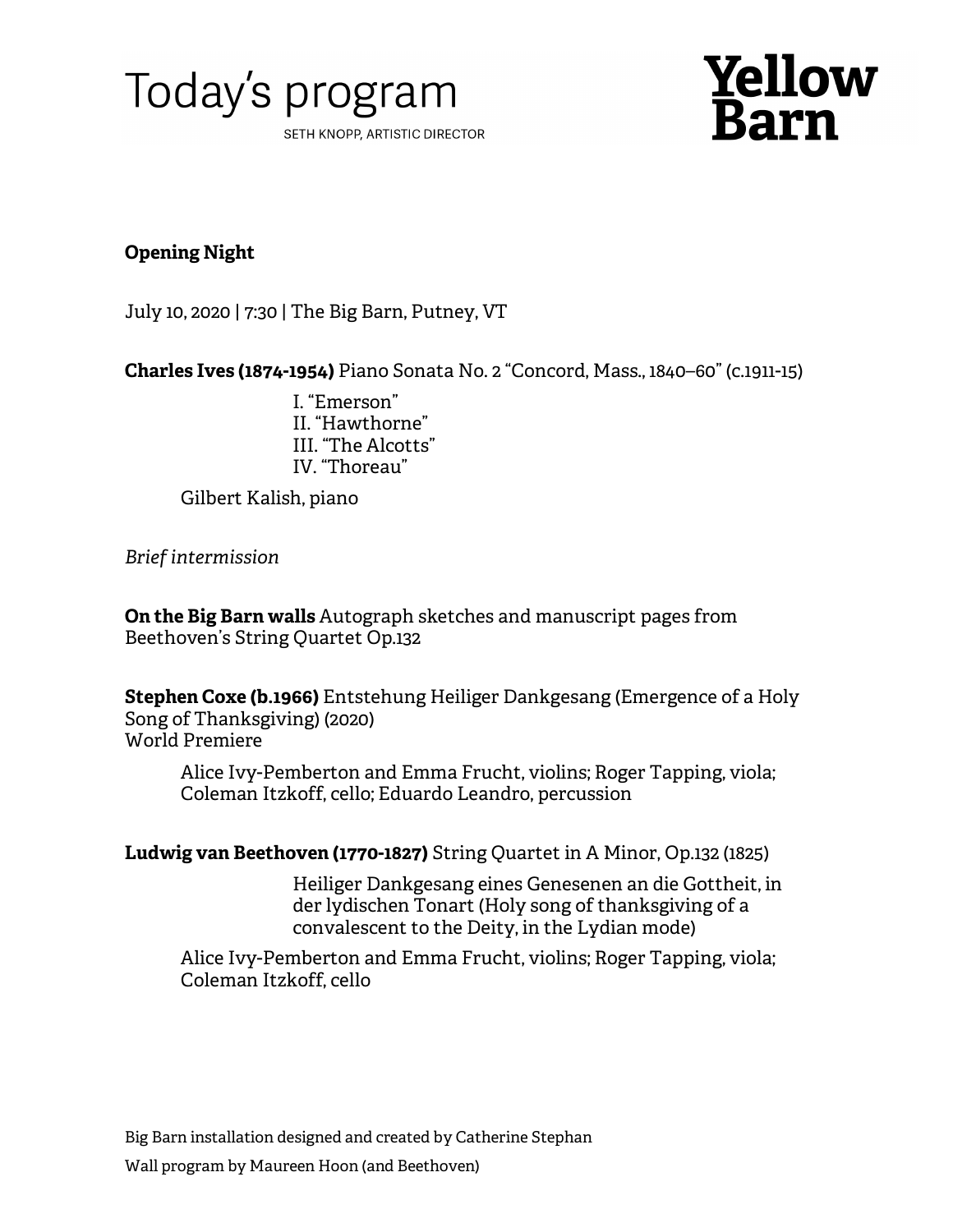## **Program Notes**

**Stephen Coxe (b.1966)** Entstehung Heiliger Dankgesang (Emergence of a Holy Song of Thanksgiving) (2020)

Stephen Coxe is a recipient of awards from the Aaron Copland Fund for Music, Artspace, ASCAP, Composers Guild, Meet The Composer, and National Association of Composers, as well as a BAEF Fellowship. He has received commissions from American Voices, Musicians Accord, the Peabody Trio, Sequitur, and others, and has held residencies at Yaddo, Ragdale, and the Virginia Center. He has directed programs for young composers at the Peabody Institute, the Walden School, and the Putney School. Since its inception in 1998, Stephen has shaped the direction of composition activities at Yellow Barn's Young Artist Program.

In addition to his *Entstehung Heiliger Dankgesang* that you will hear this evening, Yellow Barn has commissioned many works from Stephen, among them *The Very Hungry Caterpillar* for narrator, violin, and marimba, *A Book of Dreams* for accordion, percussion, and piano, and *Gordon's Garden Music*, an hour-long performance/installation for multiple ensembles premiered at Hayward Gardens. *Previous Yellow Barn musician (since 1999)*

Stephen offers the following note for tonight's composition:

*Entstehung Heiliger Dankgesang* was written to precede a performance of the slow movement ("Heiliger Dankgesang") from Beethoven's Opus 132 String Quartet. Its material consists of fragments, realizations, and musical 'essences' from that movement, and it is performed this evening within the total space of Big Barn surrounded by pages from Beethoven's sketch books.

Influenced by the presentation of "Beethoven Walks" during this Yellow Barn season, which exhibit examples of Beethoven's sketches outdoors, "Entstehung" relies primarily on material from Beethoven's sketch books for interpretation of musical 'essences'. It is also scored for string quartet, with percussionist, closely emulating the "Heiliger Dankgesang" movement from which it is drawn.

The current work consists of forty-five pages of realizations, reworkings, responses, guidelines for interpretation, and examples from Beethoven's autograph score, all of which may be excerpted and arranged in any fashion for a given performance. A performance of the entire set would take well over an hour: this evening's performance explores a considerably shorter 'excerpted' version among many possible versions, as it is conceived to directly precede a performance of the Opus 132 slow movement.

I have interpreted the Beethoven slow movement through four basic 'categories' of response: Canons, which take essential canonic material from the slow movement and re-interpret them as if felt to be sketch material; realizations from selected sketch pages, interpreted as visual representations of new music, often involving theatrical gestures or 'sound' gestures as extensions of traditional performance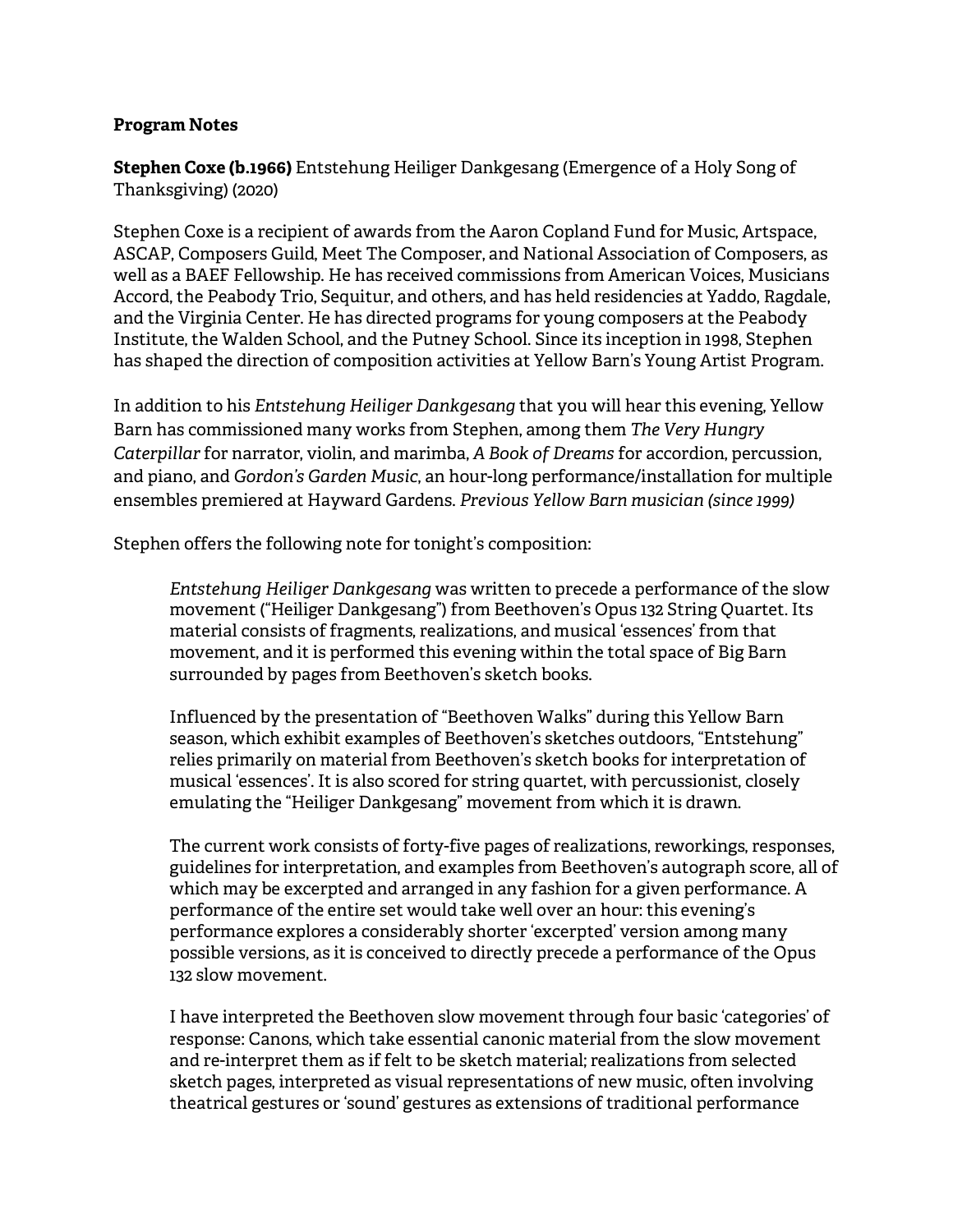practice; guidelines for live performance from selected sketch pages, rather than written out realizations; and passages from Beethoven's autograph showing late stage editing, maintaining these unedited originals as 'roads not taken'. These chosen autograph passages are often accompanied by my original musical responses.

*Entstehung* will incorporate sections from each of the above 'categories', followed by a performance of the Opus 132 slow movement. This has been a collaborative effort with Seth Knopp, who brought the idea of this piece to me, the input and vision of the performers, Alice Ivy-Pemberton, Emma Frucht, Roger Tapping, Coleman Itzkoff, and Eduardo Leandro, and Catherine Stephan, who created the installation present in the Big Barn this evening.

—Stephen Coxe

**Ludwig van Beethoven (1770-1827)** String Quartet in A Minor, Op.132 (1925) Heiliger Dankgesang eines Genesenen an die Gottheit, in der lydischen Tonart (Holy song of thanksgiving of a convalescent to the Deity, in the Lydian mode)

A poem by Dylan Thomas begins: Your pain shall be a music in your string / And fill the mouths of heaven with your tongue

Art has the capacity to take on the burdens of existence and lend to them in reflection beauty and nobility that both console and edify. Ludwig van Beethoven was a man within whom the trials and triumphs of being resonated loudly. His ability to translate these into music was not something he took lightly; sensing the pressure of time in his final years he chose to renounce the felicities of life and devote his energies fully to composition. For Beethoven the act of composition was an act of giving, of doing for others, and the last years of his life saw the birth of a remarkable set of works, which are indeed a gift. His late period works offer hope of transcendence through penetrating insight into the nature of suffering and difficulty.

No single utterance epitomizes this more than the third movement of Beethoven's opus 132 string quartet, entitled "Holy song of thanksgiving of a convalescent to the Deity, in the Lydian mode". This is a profound and deeply personal utterance, rooted certainly in biographical fact, but perhaps in metaphysical metaphor as well. The ancient modes, with a slightly different color than the major and minor scales on which most music of this period is based, and thus exotic in sound, suggest piety and devotion. (Among Beethoven's unrealized plans at the end of his life were a "pious song in a symphony in the ancient modes" and a "chorus in the ancient modes" as part of an oratorio.) Hymn-like sections alternate with sections marked "feeling new strength." In this quicker, far more ornate music, there is the sense of a vibration of the soul as it aspires upward toward heaven, of illumination born of a struggle with darkness. At each return of the hymn-like music it becomes more sensitive, more vulnerable. At its third and final appearance Beethoven writes in the score above the material which weaves through the intoned hymn melody "with the most intimate feeling." The movement builds to a climax of nearly unthinkable